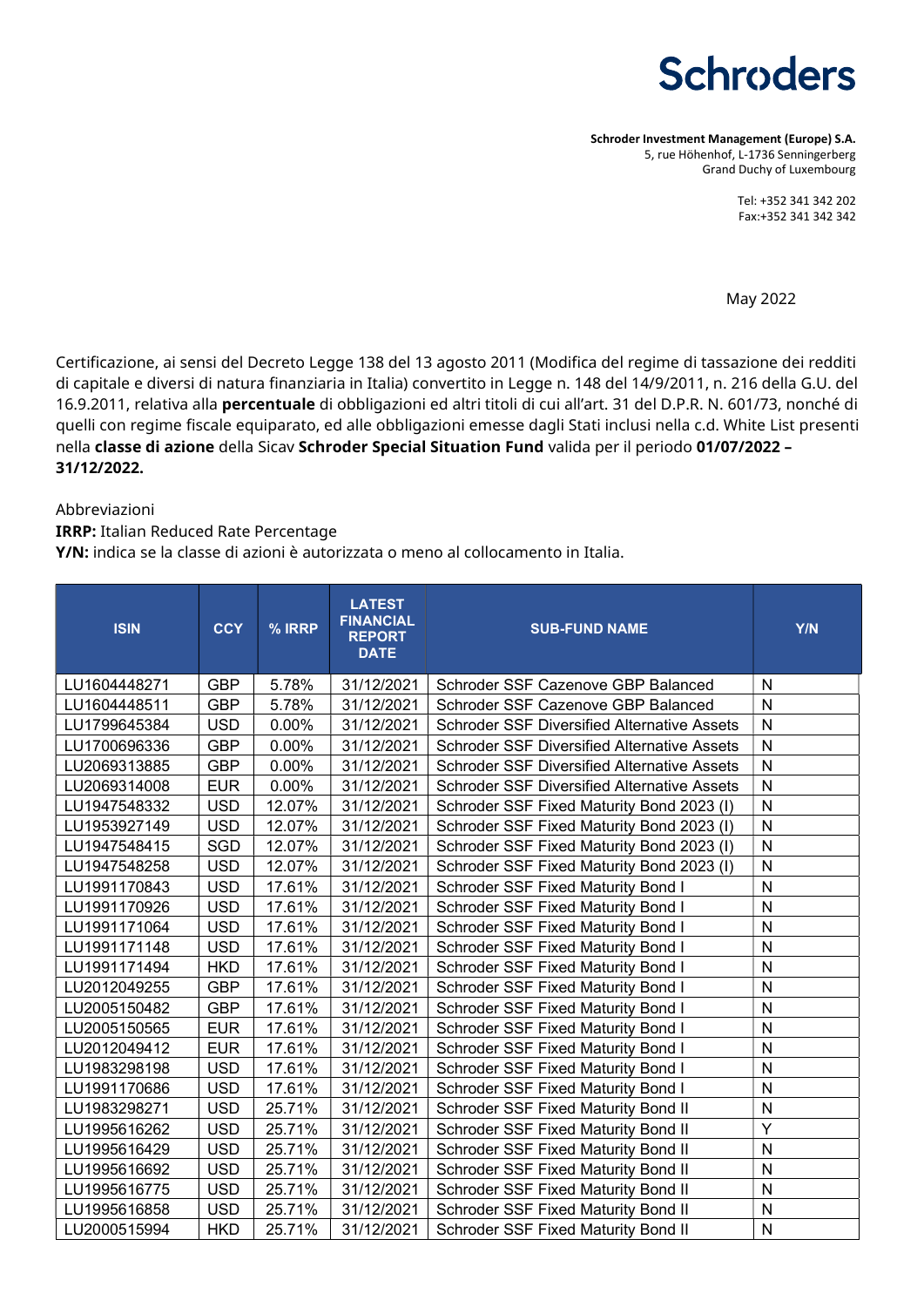# **Schroders**

Schroder Investment Management (Europe) S.A. 5, rue Höhenhof, L-1736 Senningerberg

Grand Duchy of Luxembourg

Tel: +352 341 342 202 Fax:+352 341 342 342

| LU1995617310 | <b>GBP</b> | 25.71%   | 31/12/2021 | Schroder SSF Fixed Maturity Bond II         | N            |
|--------------|------------|----------|------------|---------------------------------------------|--------------|
| LU1995617401 | <b>SGD</b> | 25.71%   | 31/12/2021 | Schroder SSF Fixed Maturity Bond II         | $\mathsf{N}$ |
| LU1995616932 | <b>EUR</b> | 25.71%   | 31/12/2021 | Schroder SSF Fixed Maturity Bond II         | ${\sf N}$    |
| LU1995617070 | <b>EUR</b> | 25.71%   | 31/12/2021 | Schroder SSF Fixed Maturity Bond II         | Υ            |
| LU1995617153 | <b>EUR</b> | 25.71%   | 31/12/2021 | Schroder SSF Fixed Maturity Bond II         | N            |
| LU1995617237 | <b>EUR</b> | 25.71%   | 31/12/2021 | Schroder SSF Fixed Maturity Bond II         | N            |
| LU1983298354 | <b>USD</b> | 3.36%    | 31/12/2021 | <b>Schroder SSF Fixed Maturity Bond III</b> | N            |
| LU2041114567 | <b>USD</b> | 3.36%    | 31/12/2021 | Schroder SSF Fixed Maturity Bond III        | ${\sf N}$    |
| LU2041114641 | <b>USD</b> | 3.36%    | 31/12/2021 | Schroder SSF Fixed Maturity Bond III        | ${\sf N}$    |
| LU2041114997 | <b>USD</b> | 3.36%    | 31/12/2021 | Schroder SSF Fixed Maturity Bond III        | ${\sf N}$    |
| LU2041115028 | <b>USD</b> | 3.36%    | 31/12/2021 | Schroder SSF Fixed Maturity Bond III        | ${\sf N}$    |
| LU2041115705 | <b>GBP</b> | 3.36%    | 31/12/2021 | Schroder SSF Fixed Maturity Bond III        | N            |
| LU1983302305 | <b>USD</b> | 9.26%    | 31/12/2021 | Schroder SSF Fixed Maturity Bond IV         | N            |
| LU2055183045 | <b>USD</b> | 9.26%    | 31/12/2021 | Schroder SSF Fixed Maturity Bond IV         | Y            |
| LU2055183128 | <b>USD</b> | 9.26%    | 31/12/2021 | Schroder SSF Fixed Maturity Bond IV         | ${\sf N}$    |
| LU2055183391 | <b>USD</b> | 9.26%    | 31/12/2021 | Schroder SSF Fixed Maturity Bond IV         | ${\sf N}$    |
| LU2055183474 | <b>USD</b> | 9.26%    | 31/12/2021 | Schroder SSF Fixed Maturity Bond IV         | ${\sf N}$    |
| LU2055183557 | <b>USD</b> | 9.26%    | 31/12/2021 | Schroder SSF Fixed Maturity Bond IV         | N            |
| LU2055183805 | <b>EUR</b> | 9.26%    | 31/12/2021 | Schroder SSF Fixed Maturity Bond IV         | Y            |
| LU2055184100 | <b>GBP</b> | 9.26%    | 31/12/2021 | Schroder SSF Fixed Maturity Bond IV         | ${\sf N}$    |
| LU1983302487 | <b>USD</b> | 1.19%    | 31/12/2021 | Schroder SSF Fixed Maturity Bond V          | ${\sf N}$    |
| LU2090783171 | <b>USD</b> | 1.19%    | 31/12/2021 | Schroder SSF Fixed Maturity Bond V          | Υ            |
| LU2090783411 | <b>USD</b> | 1.19%    | 31/12/2021 | Schroder SSF Fixed Maturity Bond V          | N            |
| LU2090783254 | <b>USD</b> | 1.19%    | 31/12/2021 | Schroder SSF Fixed Maturity Bond V          | N            |
| LU2090783338 | <b>USD</b> | 1.19%    | 31/12/2021 | Schroder SSF Fixed Maturity Bond V          | ${\sf N}$    |
| LU2090783684 | <b>EUR</b> | 1.19%    | 31/12/2021 | Schroder SSF Fixed Maturity Bond V          | Y            |
| LU2097434851 | <b>USD</b> | 7.27%    | 31/12/2021 | Schroder SSF Fixed Maturity Bond VI         | ${\sf N}$    |
| LU2097434935 | <b>USD</b> | 7.27%    | 31/12/2021 | Schroder SSF Fixed Maturity Bond VI         | N            |
| LU2097435072 | SGD        | 7.27%    | 31/12/2021 | Schroder SSF Fixed Maturity Bond VI         | N            |
| LU2097434778 | <b>USD</b> | 7.27%    | 31/12/2021 | Schroder SSF Fixed Maturity Bond VI         | N            |
| LU1775314484 | <b>EUR</b> | 33.61%   | 31/12/2021 | Schroder SSF Multi-Asset Dynamic            | Υ            |
| LU0338805616 | <b>GBP</b> | 0.55%    | 31/12/2021 | <b>Schroder SSF Sterling Liquidity Plus</b> | ${\sf N}$    |
| LU0269940127 | <b>GBP</b> | 0.55%    | 31/12/2021 | Schroder SSF Sterling Liquidity Plus        | N            |
| LU0338806184 | <b>GBP</b> | 0.55%    | 31/12/2021 | <b>Schroder SSF Sterling Liquidity Plus</b> | N            |
| LU1076531554 | <b>GBP</b> | 0.55%    | 31/12/2021 | Schroder SSF Sterling Liquidity Plus        | N            |
| LU0979391793 | <b>GBP</b> | 0.55%    | 31/12/2021 | Schroder SSF Sterling Liquidity Plus        | N            |
| LU1673092919 | <b>GBP</b> | 0.55%    | 31/12/2021 | <b>Schroder SSF Sterling Liquidity Plus</b> | N            |
| LU2218772924 | <b>GBP</b> | 0.55%    | 31/12/2021 | Schroder SSF Sterling Liquidity Plus        | N            |
| LU0269939624 | <b>GBP</b> | 0.55%    | 31/12/2021 | Schroder SSF Sterling Liquidity Plus        | N            |
| LU2416646862 | <b>USD</b> | $0.00\%$ |            | Schroder SSF Structured Income              | N            |
| LU2416646946 | <b>USD</b> | 0.00%    |            | Schroder SSF Structured Income              | N            |
| LU2416647084 | <b>USD</b> | 0.00%    |            | Schroder SSF Structured Income              | N            |
| LU2416647167 | <b>USD</b> | $0.00\%$ |            | Schroder SSF Structured Income              | N            |
| LU2416647241 | <b>USD</b> | $0.00\%$ |            | Schroder SSF Structured Income              | N            |
| LU2416647324 | <b>USD</b> | $0.00\%$ |            | Schroder SSF Structured Income              | N            |
| LU2416647597 | <b>USD</b> | $0.00\%$ |            | Schroder SSF Structured Income              | N            |
| LU2416646433 | <b>USD</b> | $0.00\%$ |            | Schroder SSF Structured Income              | N            |
| LU2416646607 | <b>USD</b> | $0.00\%$ |            | Schroder SSF Structured Income              | N            |